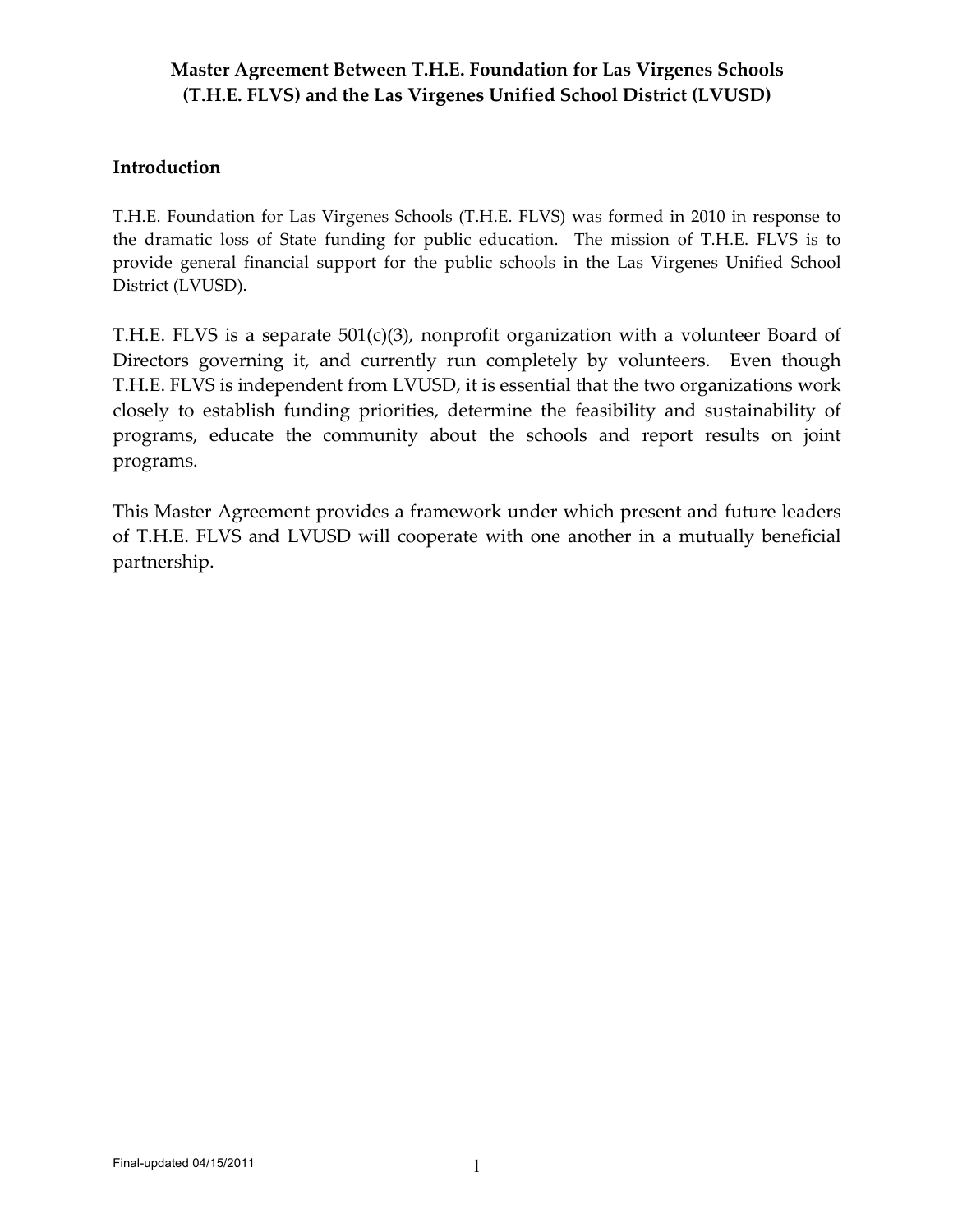# **Table of Contents**

| $\mathbf{I}$ . | 3              |
|----------------|----------------|
| II.            | 3              |
| Ш.             | $\overline{4}$ |
| IV.            | 5              |
| V.             | 6              |
|                | 7              |
| VII.           | 8              |
|                | 8              |
| IX.            | 9              |
| X.             | 10             |
| XI.            | 11             |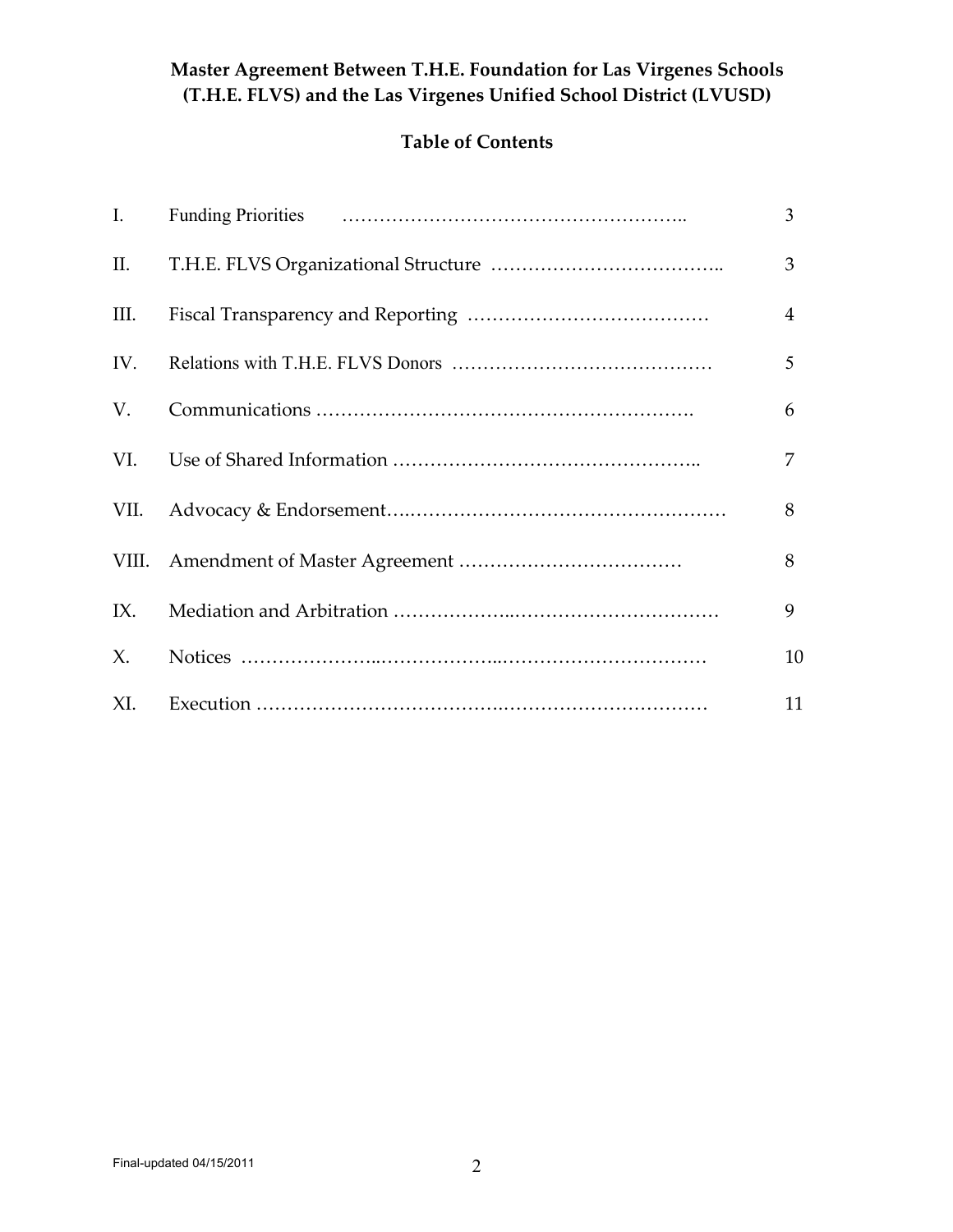### **I. Funding Priorities**

1. T.H.E. FLVS exists solely to support education within the LVUSD. Funding priorities for the upcoming fiscal year will be discussed no later than the end of January by the Conference Committee, as defined in Section II. Only those programs that have received prior approval for funding by the Board of Education may be funded by T.H.E. FLVS, but LVUSD must consider the recommendation of the Conference Committee in setting funding priorities.

2. In its determination of program funding recommendations, the Conference Committee shall take into account:

- a. Alignment to LVUSD's identified Dynamics and Focus Areas
- b. Sustainability in future years

3. LVUSD shall provide estimated program costs and any related information as requested by T.H.E. FLVS as part of this process. T.H.E. FLVS shall provide information to LVUSD on available funds for the subsequent year. All T.H.E. FLVS funding distributions shall be made directly to LVUSD.

#### **II. T.H.E. FLVS Organizational Structure**

1. T.H.E. FLVS shall maintain an independent Board of Directors, with no voting member holding a paid position with T.H.E. FLVS. T.H.E. FLVS' overhead, inclusive of salaries for an Executive Director and staff, shall not exceed the percent of net revenues (revenue less direct operating costs) from fundraising events that is generally accepted as reasonable under prevailing standards in the nonprofit corporation business community and averages as reported by CharityNavigator.org (ratings tables).

2. T.H.E. FLVS shall hold open board meetings, posting notification on the T.H.E. FLVS website and noticing LVUSD, with a minimum of 4 open board meetings per year. Closed board meetings shall be limited to Executive Board matters, but shall be noticed as above. Any actions taken in closed session shall be reported at the subsequent open board meeting. T.H.E. FLVS shall maintain minutes of all T.H.E. FLVS Board of Directors meetings, and provide copies of the minutes to LVUSD.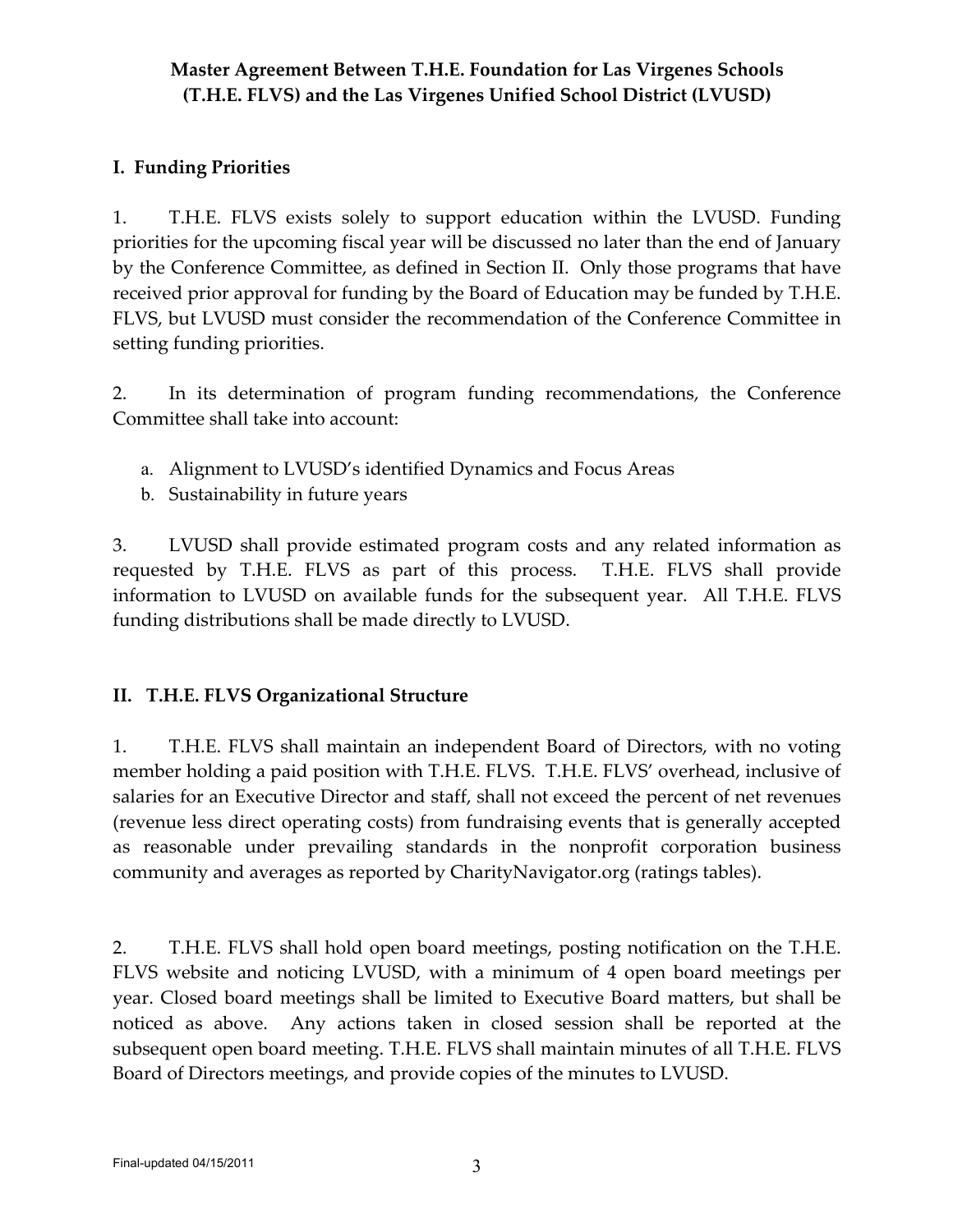3. T.H.E. FLVS shall provide a copy of its Bylaws and amendments to LVUSD. At all times T.H.E. FLVS Bylaws shall ensure T.H.E. FLVS has the power and authority to comply with all provisions of the Master Agreement.

4. T.H.E. FLVS and LVUSD have a vested interest in serving in official and informal capacities on joint committees, and planning/advisory bodies. Following is the policy governing T.H.E. FLVS' and LVUSD's representation on one another's committees, and planning/advisory bodies.

#### 5. Policy:

- a. On an annual basis, LVUSD's Board of Education will appoint one School Board member to serve as LVUSD Liaison to T.H.E. FLVS and the LVUSD Superintendent will appoint one Cabinet member to serve as an LVUSD Liaison to T.H.E. FLVS.
- b. T.H.E. FLVS will include LVUSD Liaisons on all strategic planning committees.
- c. LVUSD will designate a spot for at least one T.H.E. FLVS representative on all district-wide strategic planning committees.
- d. LVUSD shall notice T.H.E. FLVS on all LVUSD Finance Committee meetings.
- e. A Conference Committee shall be established to review, discuss and recommend funding priorities to T.H.E. FLVS Board. The Conference Committee shall include the following members: two LVUSD Board Members, Superintendent or Designee, T.H.E. FLVS Executive Director or President, and T.H.E. FLVS Board Member.

## **III. Fiscal Transparency & Reporting**

1. The parties agree that full fiscal transparency and timely reporting is an important component of a Foundation and District relationship. To achieve such goal, the parties shall comply with the following:

- a. T.H.E. FLVS shall approve an annual budget by March  $1<sup>st</sup>$ , prior to the start of each fiscal year, based on the funding priorities recommended by the Conference Committee.
- b. Within 30 days of approval, the T.H.E. FLVS annual budget will be posted on the T.H.E. FLVS website and copy forwarded to LVUSD.
- c. T.H.E. FLVS shall prepare Semi Annual Financial Statements and copy LVUSD within 30 days of period end.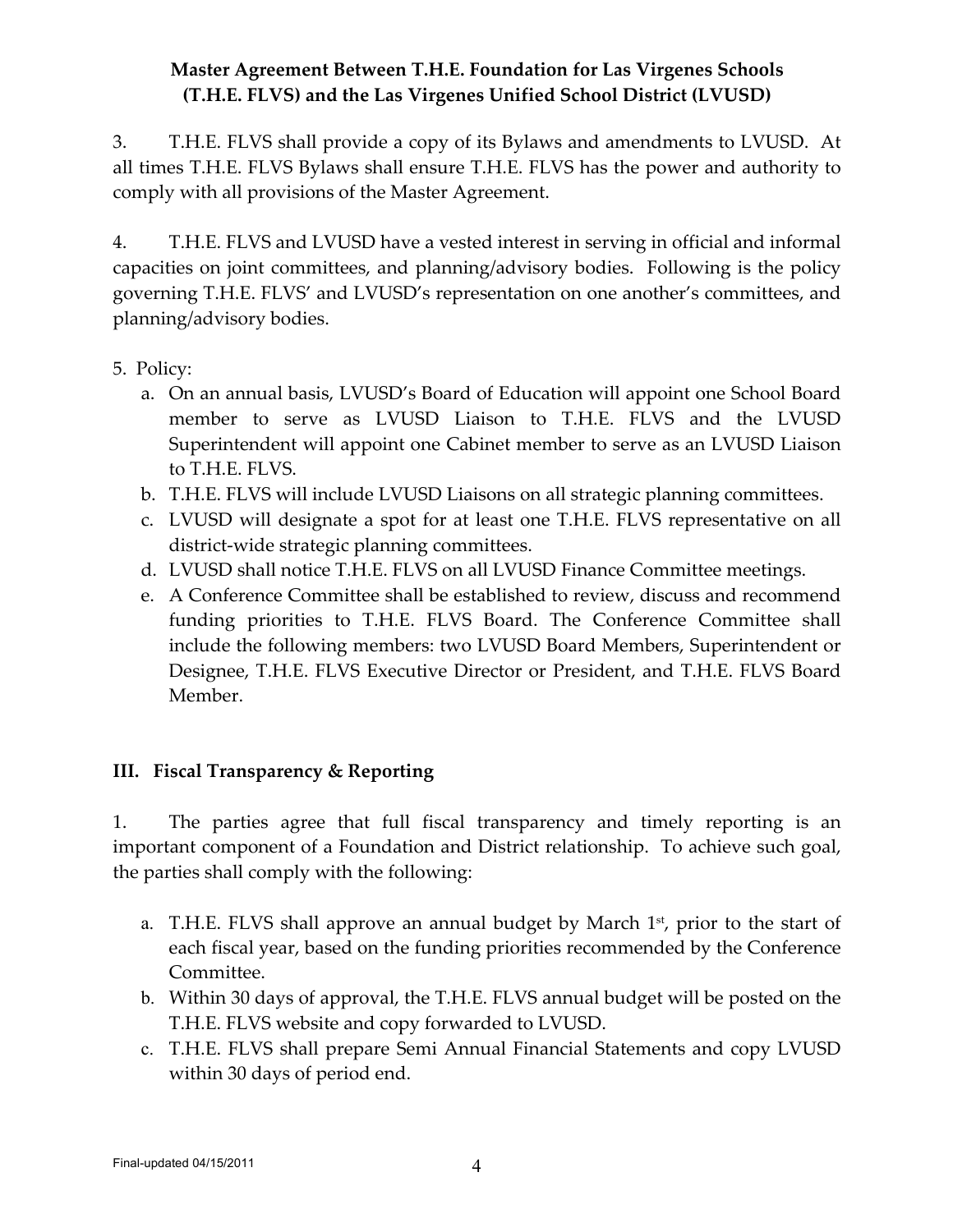- d. T.H.E. FLVS shall prepare Annual Financial Statements and Tax Returns within 90 days of its year end. Annual Financial Statements and Tax Returns shall be posted on the T.H.E. FLVS website and copy forwarded to LVUSD.
- e. Within 60 days following the conclusion of each fundraising event/campaign/feebased program, a financial event report (with revenue and expense details) shall be forwarded to LVUSD.
- f. At least semi-annually, an T.H.E. FLVS representative shall provide an update of fundraising, goals and other activities at a regularly scheduled meeting of the LVUSD Board of Education, unless otherwise necessary or requested.
- g. LVUSD shall provide semi-annual reports detailing the expenditure of T.H.E. FLVS funds received by LVUSD.

#### **IV. Relations with T.H.E. FLVS Donors**

1. Funding through T.H.E. FLVS to LVUSD comes in many forms and from many donors, corporate, community and governmental. To avoid confusion and to promote a unified message, it is important that T.H.E. FLVS and LVUSD agree on a set of guidelines regarding relations with donors to T.H.E. FLVS. Following is the policy governing donor relations.

#### 2. Policy:

- a. T.H.E. FLVS shall assume primary management responsibility for contact, solicitation, acknowledgement and relationship building with all donors to T.H.E. FLVS.
- b. When requested, LVUSD staff and Board members shall cooperate with T.H.E. FLVS for the purposes of introduction, information, clarification and relationship building with donors.
- c. LVUSD will consult with T.H.E. FLVS prior to contacting donors or potential donors regarding their contribution to T.H.E. FLVS. Parties recognize that individual teachers may independently seek funding or grants from corporations.
- d. LVUSD will hold meetings with donors to T.H.E. FLVS regarding their contribution only with a representative of T.H.E. FLVS present.
- e. T.H.E. FLVS may not offer to provide any donor with advertising or other promotional space on any LVUSD facilities or media without prior written approval by LVUSD.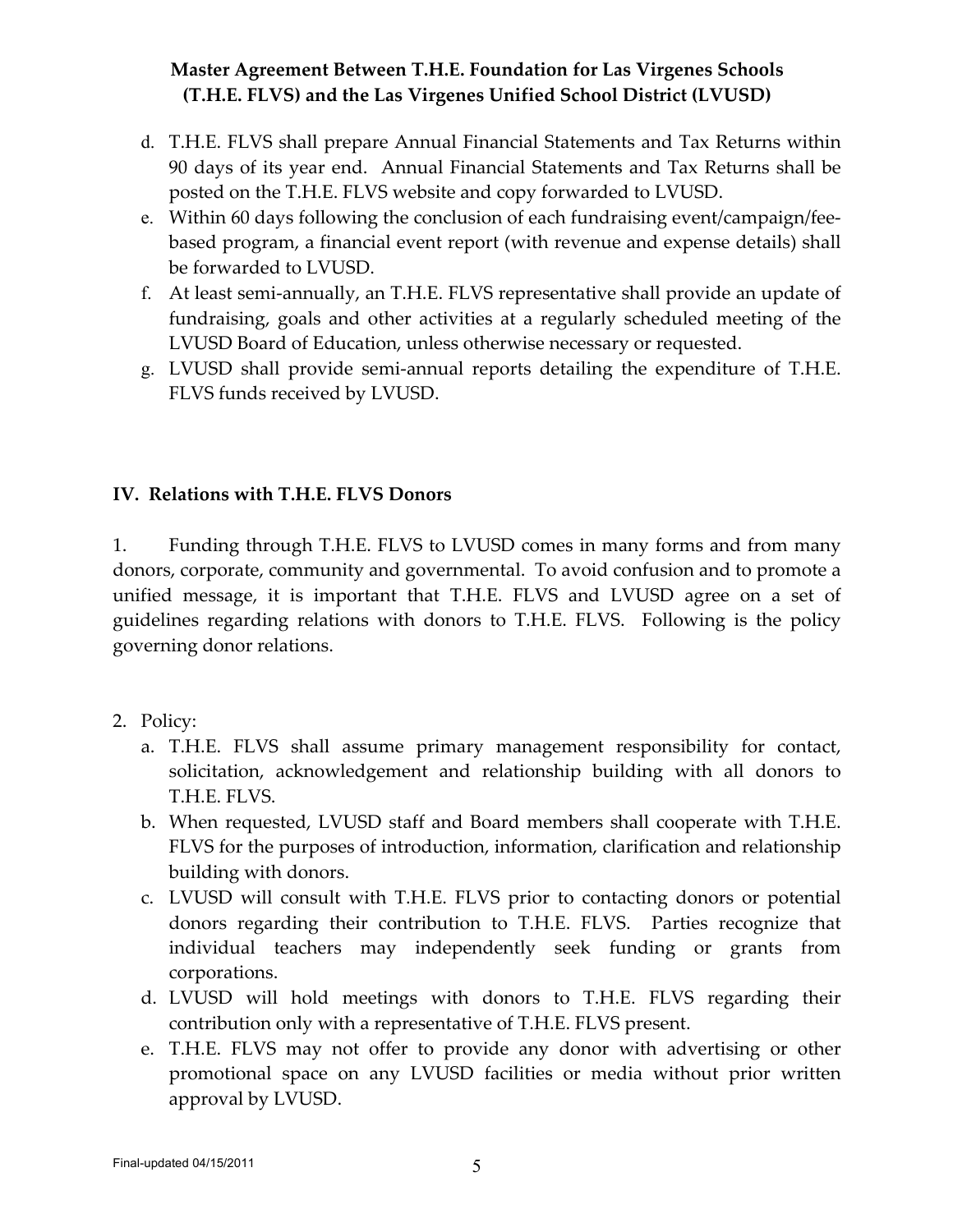# **V. Communications**

1. T.H.E. FLVS and LVUSD work jointly on a variety of activities. It is vital that communication between T.H.E. FLVS and LVUSD, both formally and informally, is carried out clearly, efficiently and in a spirit of cooperation. It is also important that communication to the media and the public concerning joint LVUSD/T.H.E. FLVS activities is developed cooperatively and accurately. Following is the policy governing formalized communications and media.

- 2. Policy:
	- a. All press releases, media inquiries or other prepared/written communications with the press concerning joint LVUSD/T.H.E. FLVS activities will be reviewed and approved in writing by LVUSD/T.H.E. FLVS prior to release. This does not apply to voice interviews and media requests for comments.
	- b. At no time shall members of T.H.E. FLVS' staff, Board or committees represent themselves as speaking on behalf of LVUSD to the press or community at large unless requested to do so by LVUSD.
	- c. At no time shall LVUSD staff, Board of Education or committee members represent themselves as speaking on behalf of T.H.E. FLVS to the press or community at large unless requested to do so by T.H.E. FLVS.
	- d. All media and marketing plans related to joint T.H.E. FLVS/LVUSD activities must be developed cooperatively by designated representatives of both T.H.E. FLVS and LVUSD.
	- e. All T.H.E. FLVS access to district-wide voice/text/email-messaging systems must be pre-approved for use and content by LVUSD Superintendent or designee.
	- f. T.H.E. FLVS and LVUSD will each maintain a link on their respective home page to the other's website at all times.

## **VI. Use of Data and Shared Information**

1. T.H.E. FLVS and LVUSD share data and information on a variety of programs and activities. It is important that data is used in accordance with all applicable privacy laws and policies of T.H.E. FLVS and LVUSD. Further, T.H.E. FLVS and LVUSD have a responsibility to protect the personal information of students, parents, volunteers and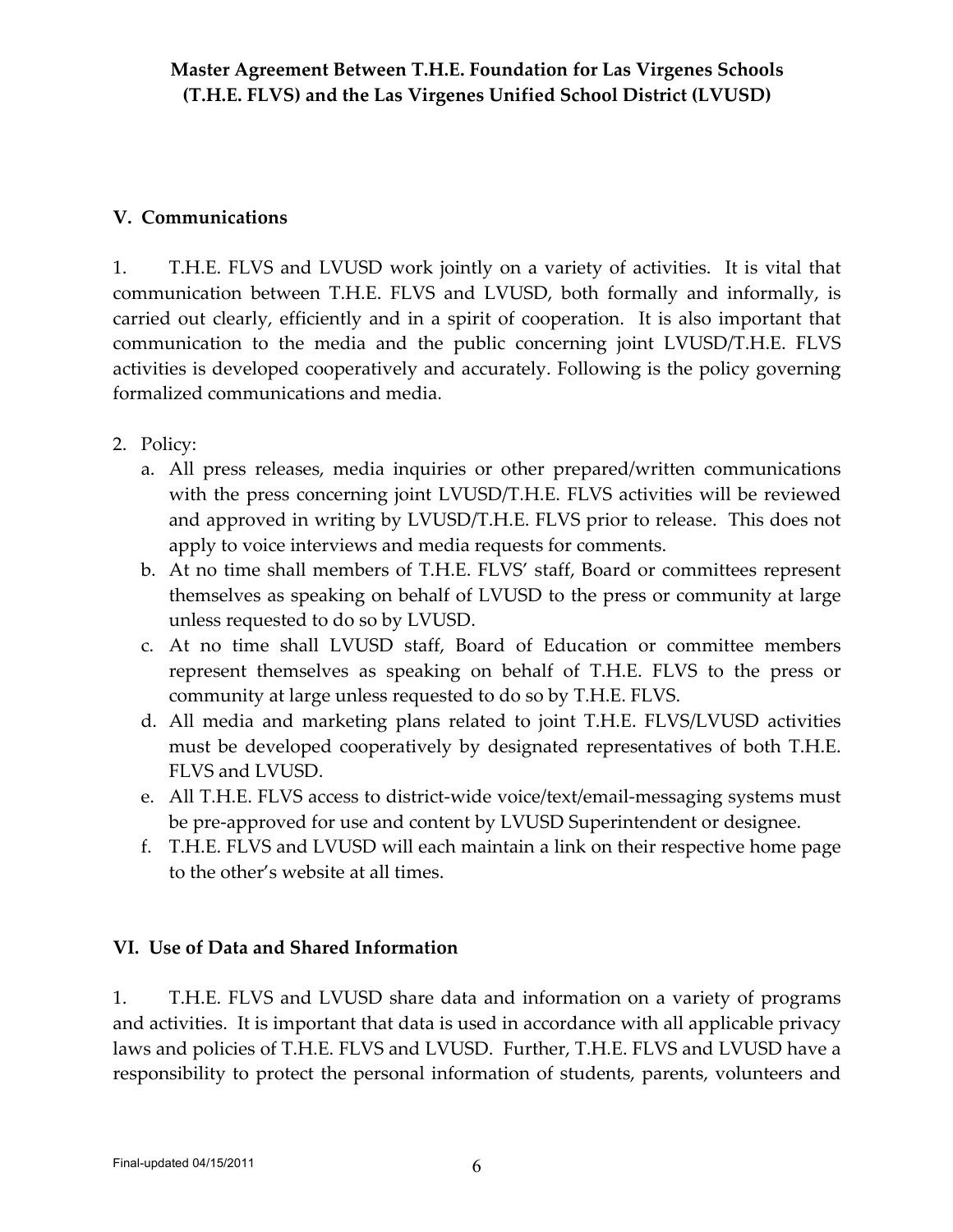donors. Following is the policy governing T.H.E. FLVS' and LVUSD's use of data and shared information.

- 2. Policy:
	- a. Each year, LVUSD will provide to T.H.E. FLVS the relevant information from the master parent database for use in T.H.E. FLVS fundraising, program and community education activities. Only information with parent consent will be released.
	- b. The information supplied by LVUSD shall be maintained in a confidential and secure manner.
	- c. Communications shall not reveal the names or addresses of other recipients.
	- d. T.H.E. FLVS shall not use the LVUSD parent database for any purpose other than fundraising solicitation, program-related communications and community education activities.
	- e. T.H.E. FLVS is prohibited from selling or in any manner providing any outside party with the LVUSD parent database.
	- f. LVUSD may use T.H.E. FLVS' logo only in response to a written request and approval by T.H.E. FLVS.
	- g. T.H.E. FLVS may use LVUSD's logo only in response to a written request and approval by LVUSD.
	- h. LVUSD may not use the name or logo of T.H.E. FLVS' corporate donors without the prior consent of T.H.E. FLVS.

#### **VII. Advocacy and Endorsement**

1. State and Federal budget cuts and changes in educational policy dramatically impact LVUSD budget and programming. These factors also play a large role in determining the level of support expected from private resources through T.H.E. FLVS. Both T.H.E. FLVS and LVUSD have a vested interest in making sure that lobbying and advocacy strategies are coordinated, consistent and effective in achieving a positive benefit for LVUSD's students. Following is LVUSD's and T.H.E. FLVS' policy on joint lobbying and advocacy activities.

2. Policy: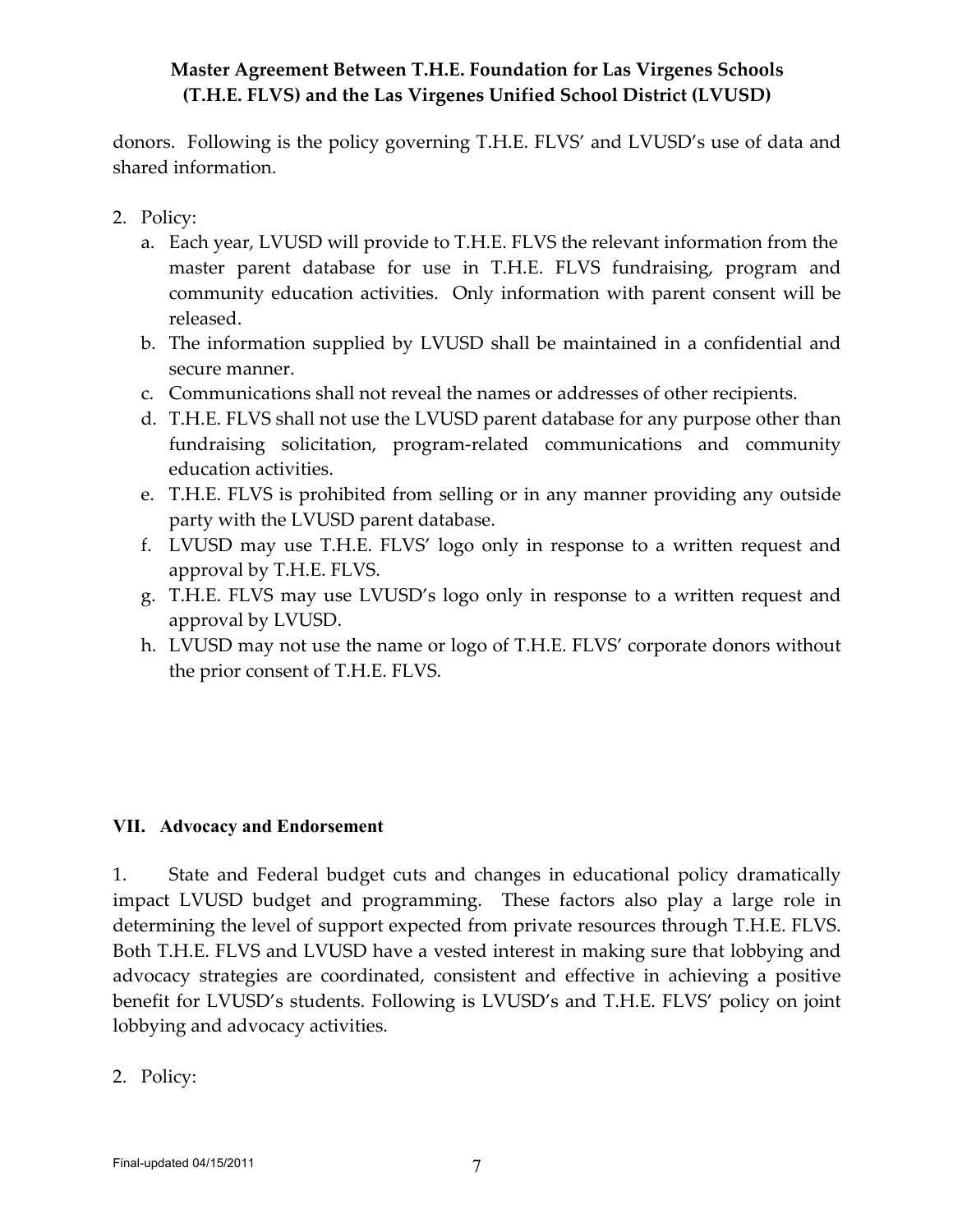- a. Any advocacy or endorsement shall be limited to education or education finance issues/policy.
- b. T.H.E. FLVS will have standing representation on any formal advocacy committees within LVUSD*.*
- c. LVUSD will have standing representation on T.H.E. FLVS' formal advocacy committees within T.H.E. FLVS as regards educational policies and issues.
- d. Neither T.H.E. FLVS nor LVUSD will endorse any candidate for any elective office.

#### **VIII. Amendment of Master Agreement**

1. From time to time it may become necessary to amend this Master Agreement. Following is the policy and process governing amendment of the Master Agreement between T.H.E. FLVS and LVUSD.

- 2. Policy:
	- a. Recommended amendments can originate from either T.H.E. FLVS or LVUSD at any time.
	- b. Amendment of this Master Agreement requires a majority vote of both the LVUSD School Board and the T.H.E. FLVS Board of Directors.

## **IX. Mediation and Arbitration**

1. The parties agree that any and all disputes, claims or controversies arising out of or relating to this Agreement shall initially be submitted to JAMS, Inc. or its successor for mediation in Los Angeles County, California and if the matter is not resolved through mediation, then the parties further agree that it shall be submitted to JAMS, Inc. or its successor for final and binding arbitration pursuant to the arbitration clause set forth below.

2. Either party may commence mediation by providing to JAMS and the other party a written request for mediation, setting forth the subject of the dispute and the relief requested. The parties will cooperate with JAMS and with one another in selecting a mediator from JAMS panel of neutrals, and in scheduling the mediation proceedings.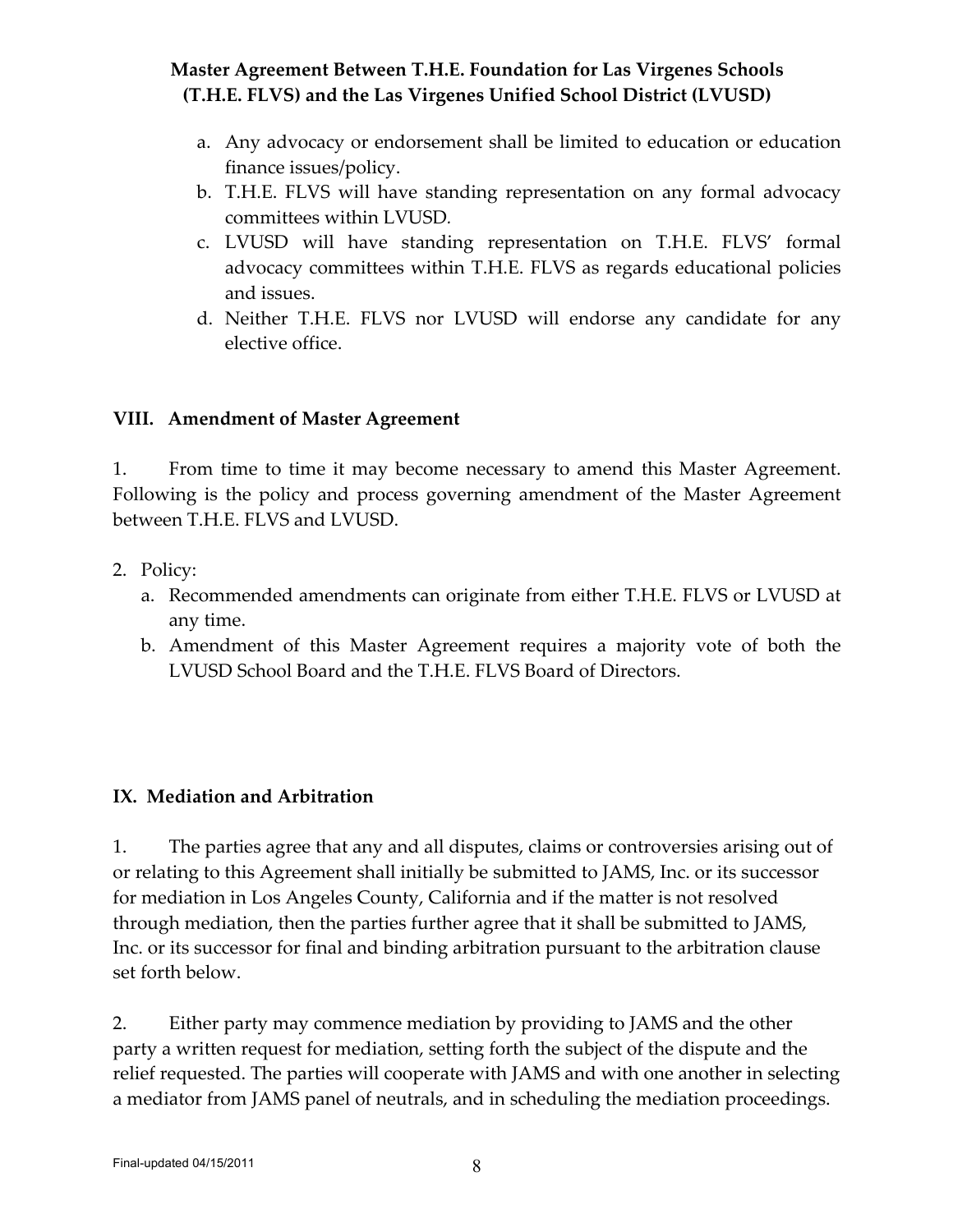The parties covenant that they will participate in the mediation in good faith, and that they will share equally in its costs. All offers, promises, conduct and statements, whether oral or written, made in the course of the mediation by any of the parties, their agents, employees, experts and attorneys, and by the mediator or any JAMS employees, are confidential, privileged and inadmissible for any purpose, including impeachment, in any arbitration or other proceeding involving the parties, provided that evidence that is otherwise admissible or discoverable shall not be rendered inadmissible or nondiscoverable as a result of its use in the mediation.

3. The statute of limitations with respect to all claims set forth in the written request for mediation shall be tolled upon providing the other party with the written request for mediation, and shall remain tolled until the filing of a written demand for arbitration or until the completion of the mediation process. The mediation may continue after the commencement of arbitration if the parties so desire. Unless otherwise expressly agreed in writing by the parties, the mediator shall be disqualified from serving as arbitrator in the case. The provisions of this Clause may be enforced by any Court of competent jurisdiction, and the party seeking enforcement shall be entitled to an award of all costs, fees and expenses, including attorneys' fees, to be paid by the party against whom enforcement is ordered.

4. Either party may initiate arbitration only with respect to the matters submitted to mediation by filing a written demand for arbitration at any time following the initial mediation session or 45 days after the date of filing the written request for mediation, whichever occurs first.

5. Subject to the above provision requiring an initial mediation, any dispute, claim or controversy arising out of or relating to this Agreement or the breach, termination, enforcement, interpretation or validity thereof, including the determination of the scope or applicability of this agreement to arbitrate, shall be determined by arbitration in Los Angeles County, California, before a single arbitrator. The arbitration shall be administered by JAMS, Inc., or its successor, pursuant to its Comprehensive Arbitration Rules and Procedures. The arbitrator may, in the Award, allocate all or part of the costs of the arbitration, including the fees of the arbitrator and the reasonable attorneys' fees of the prevailing party. Judgment on the Award may be entered in any court having jurisdiction. This clause shall not preclude parties from seeking provisional remedies in aid of arbitration from a court of appropriate jurisdiction.

#### **X. Notices**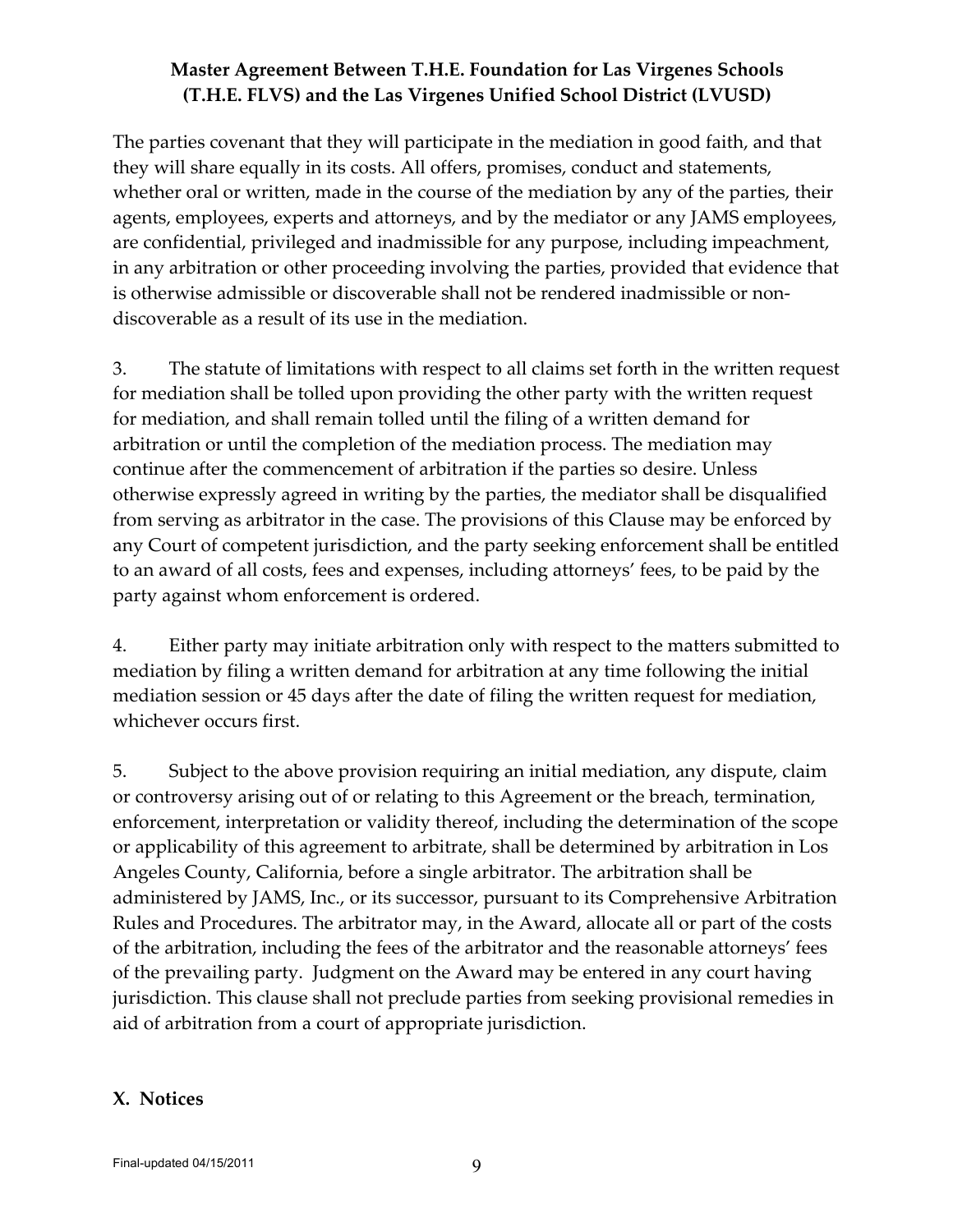1. All notices, requests, demands, and communication hereunder will be given by first class mail or by recognized overnight courier, postage prepaid, to be effective when properly sent and received, refused, or retuned undelivered. Either party may change the place for the giving of notice to it by thirty (30) days prior written notice to the other party as provided herein. Notice will be addressed to the parties at the addresses set forth as follows:

| If to T.H.E. FLVS: | T.H.E. Foundation for Las Virgenes Schools<br>c/o Las Virgenes Unified School District<br>4111 Las Virgenes Road<br>Calabasas, CA 91302<br><b>Attention: President</b> |
|--------------------|------------------------------------------------------------------------------------------------------------------------------------------------------------------------|
| If to LVUSD:       | Las Virgenes Unified School District<br>4111 N. Las Virgenes Road<br>Calabasas, CA 91302<br>Attention: Chief Business Official/Business Office                         |

#### **XI. EXECUTION:**

IN WITNESS WHEREFORE, the parties have entered into this Agreement as of the date herein inscribed.

#### **LAS VIRGENES UNIFIED SCHOOL DISTRICT**

 $By:$ 

Karen Kimmel Date

Title: Chief Business Official

## **T.H.E. FOUNDATION FOR LAS VIRGENES SCHOOLS**

By:

Ziona Friedlander **Date** 

Title: President